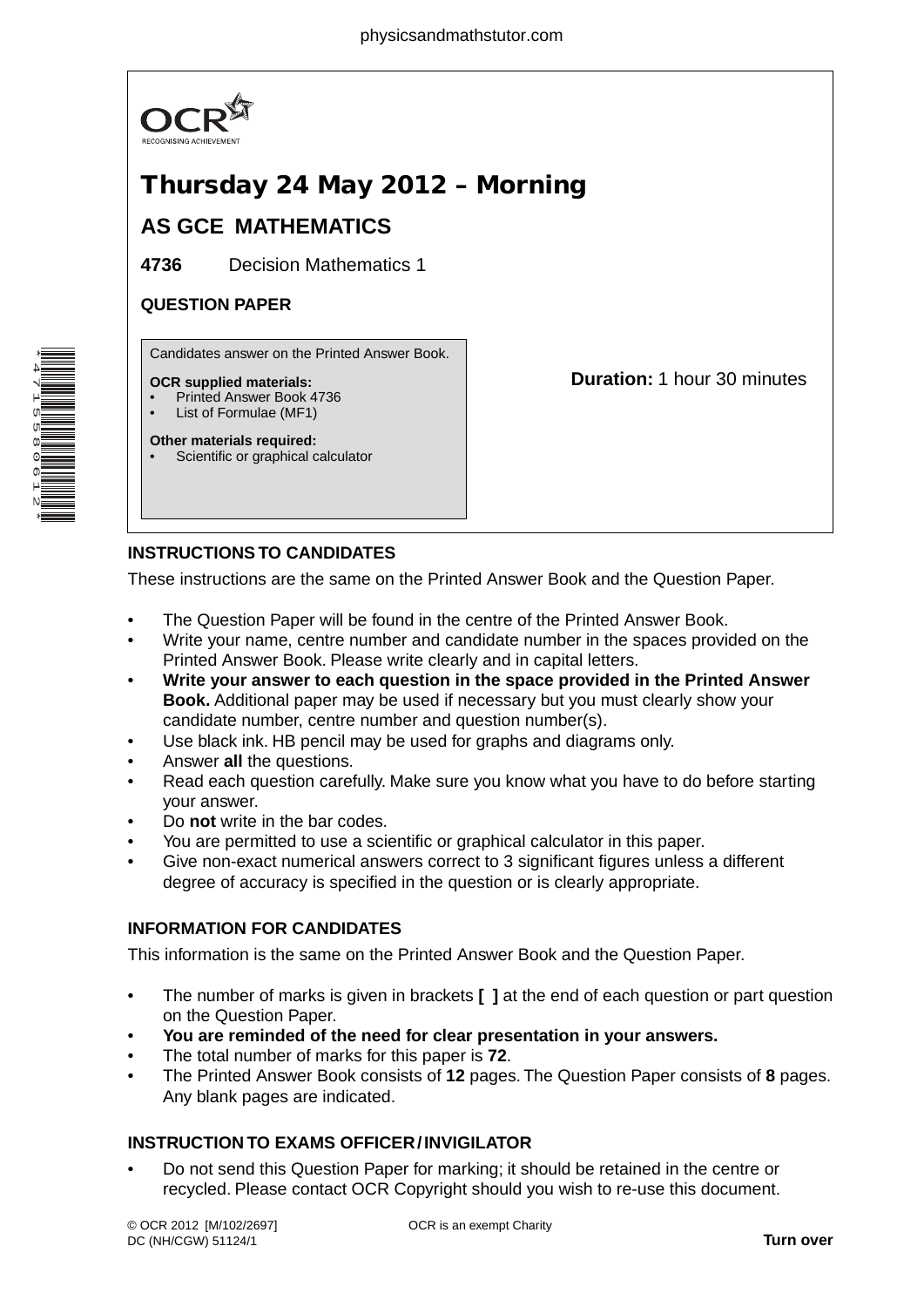**1** Satellite navigation systems (sat navs) use a version of Dijkstra's algorithm to find the shortest route between two places. A simplified map is shown below. The values marked represent road distances, in km, for that section of road (from a place to a road junction, or between two places).



- **(i)** Use the map to construct a network with exactly 10 arcs to show the direct distances between these places, with no road junctions shown. For example, there will need to be an arc connecting *A* to *B* of weight 22, and also arcs connecting *A* to *C*, *D*, and *E*. There is no arc connecting *A* to *F* (because there is no route from *A* to *F* that does not pass through another place). **[2]**
- **(ii)** Apply Dijkstra's algorithm, starting at *A*, to find the shortest route from *A* to *F*. **[5]**

Dijkstra's algorithm has quadratic order (order  $n^2$ ).

 **(iii)** If it takes 3 seconds for a certain sat nav to find the shortest route between two places when it has to process 200 places, calculate approximately how many minutes it will take when it has to process 4000 places. **[2]**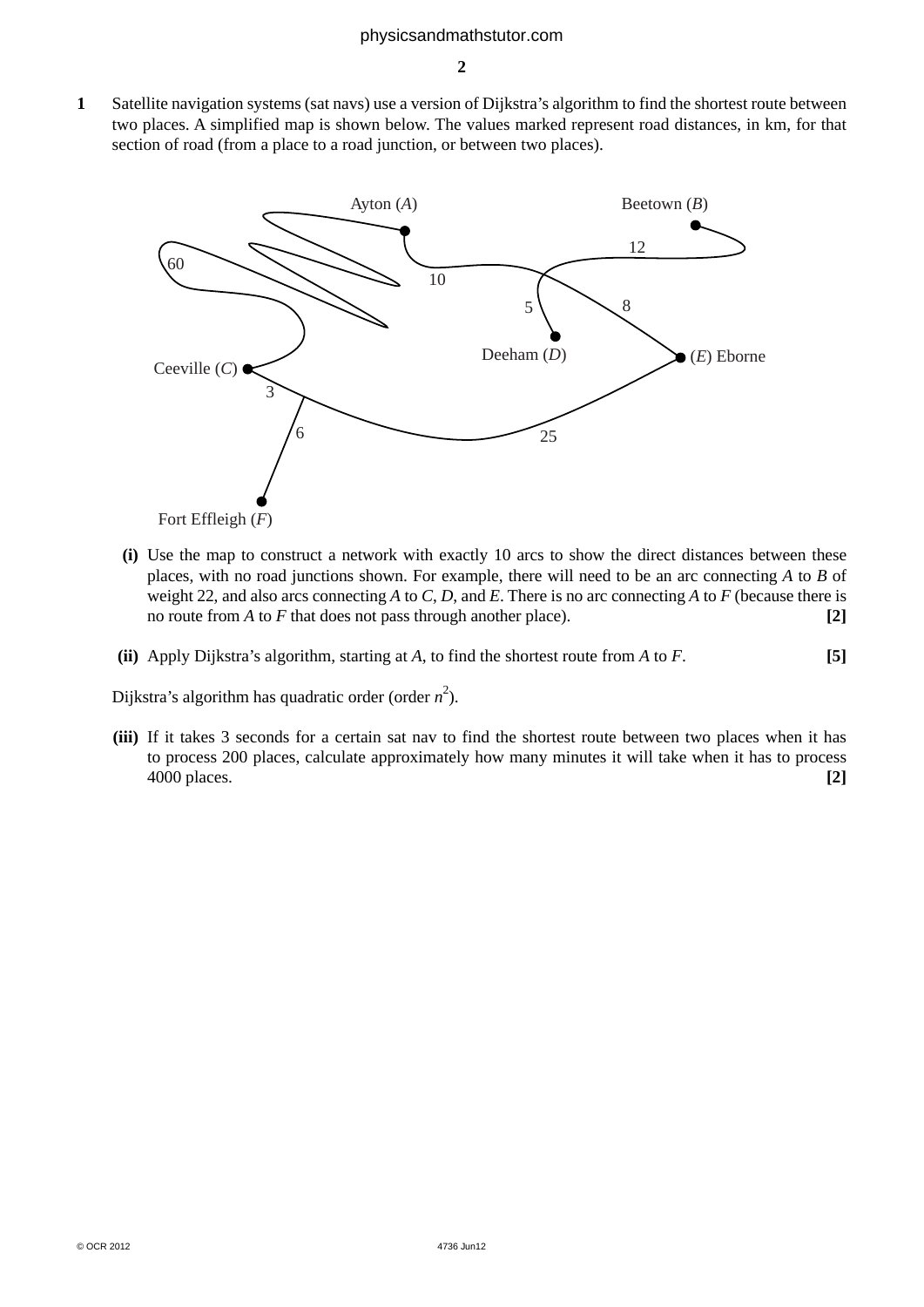#### physicsandmathstutor.com

**3**

- **2** A *simple* graph is one in which any two vertices are directly connected by at most one arc and no vertex is directly connected to itself. A *connected* graph is one in which every vertex is joined, directly or indirectly, to every other vertex. A *simply connected* graph is one that is both simple and connected.
	- **(i) (a)** Draw a simply connected Eulerian graph with exactly five vertices and five arcs. **[1]**
		- **(b)** Draw a simply connected semi-Eulerian graph with exactly five vertices and five arcs, in which one of the vertices has order 4. **[1]**
		- **(c)** Draw a simply connected semi-Eulerian graph with exactly five vertices and five arcs, in which none of the vertices have order 4. **[1] [1]**

A teacher is organising revision classes for her students. There will be ten revision classes scheduled into a number of sessions. Each class will run in one session only. Each student has chosen two classes to attend. The table shows which classes each student has chosen.

| Student number | C1           | C2           | C <sub>3</sub> | C4 | M1 | M <sub>2</sub> | S <sub>1</sub> | S <sub>2</sub> | D1 | D2 |
|----------------|--------------|--------------|----------------|----|----|----------------|----------------|----------------|----|----|
|                | $\checkmark$ | $\checkmark$ |                |    |    |                |                |                |    |    |
| $\overline{2}$ |              |              |                | ✓  |    |                |                |                |    |    |
| 3              |              |              | J              | J  |    |                |                |                |    |    |
| $\overline{4}$ |              |              | $\checkmark$   |    |    | $\checkmark$   |                |                |    |    |
| 5              |              |              |                |    |    |                |                | $\checkmark$   | ✓  |    |
| 6              |              | $\checkmark$ |                |    |    |                |                |                |    |    |
| $\overline{7}$ |              |              |                |    | ✓  |                |                | $\checkmark$   |    |    |
| 8              | J            |              |                |    |    |                |                |                |    |    |
| 9              |              |              |                |    |    | $\checkmark$   |                |                |    |    |
| 10             |              |              |                |    |    |                |                |                |    |    |

Revision classes

- **(ii) (a)** Draw a graph to show this information. Each vertex represents a class. Each arc links the two classes chosen by a student. **[2]**
	- **(b)** Show how the teacher can arrange the classes in just two sessions, which satisfy all student choices. For example, C1 and C2 cannot be in the same session. **[2]**

An extra student joins the group. This student chooses to attend the revision classes in M1 and D1.

 **(c)** Explain why the teacher cannot now arrange the classes in just two sessions. Do **not** amend your graph from part **(ii)(a)**. **[2]**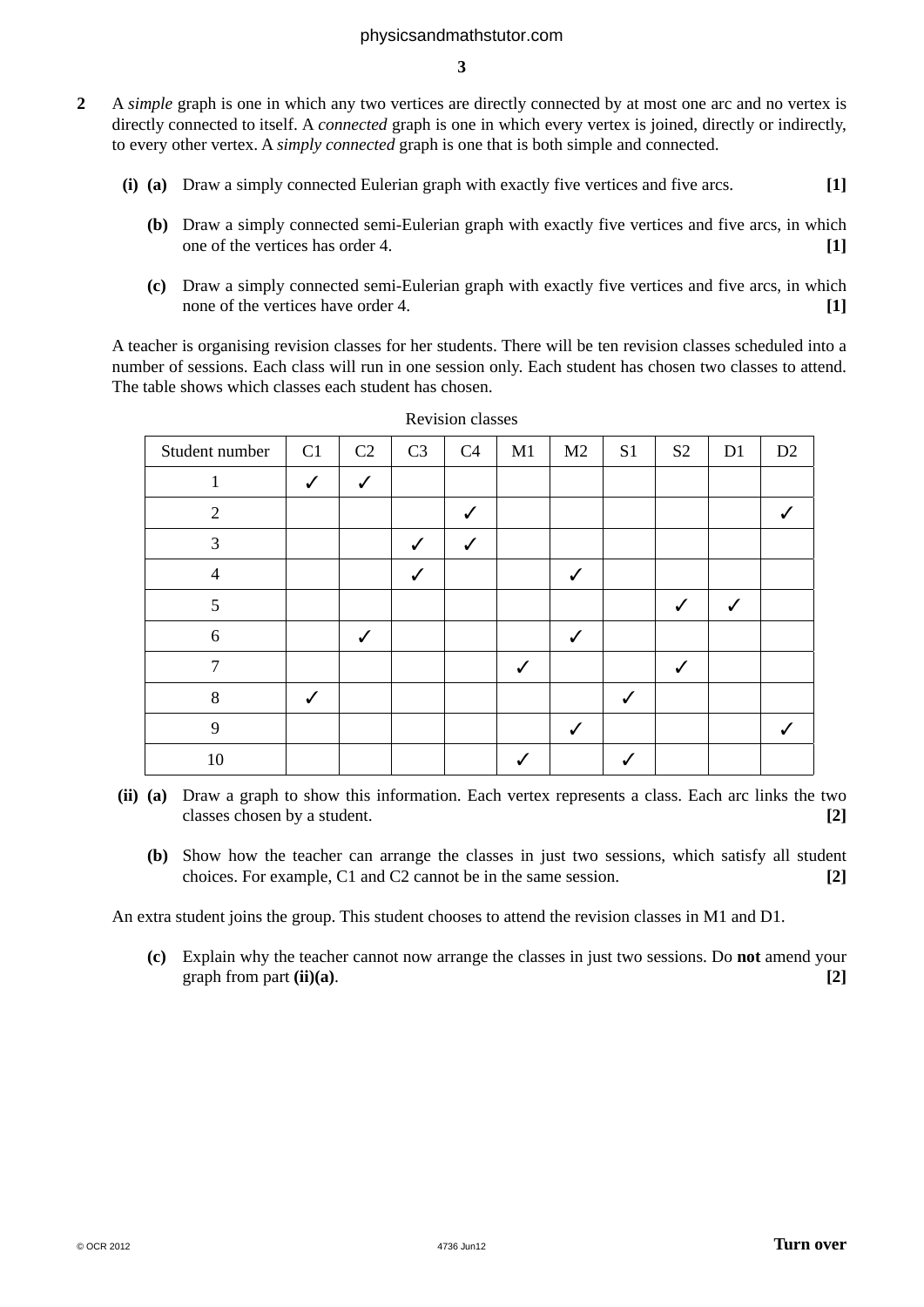**3** The constraints of a linear programming problem are represented by the graph below. The feasible region is the unshaded region, including its boundaries.



 **(i)** Obtain the four inequalities that define the feasible region. **[4]**

 **(ii)** Calculate the coordinates of the vertices of the feasible region, giving your values as fractions. **[4]**

The objective is to maximise  $P = x + 4y$ .

 **(iii)** Calculate the value of *P* at each vertex of the feasible region. Hence write down the coordinates of the optimal point, and the corresponding value of *P*. **[3]**

Suppose that the solution must have integer values for both *x* and *y*.

 **(iv)** Find the coordinates of the optimal point with integer-valued *x* and *y*, and the corresponding value of *P*. Explain how you know that this is the optimal solution. **[2]**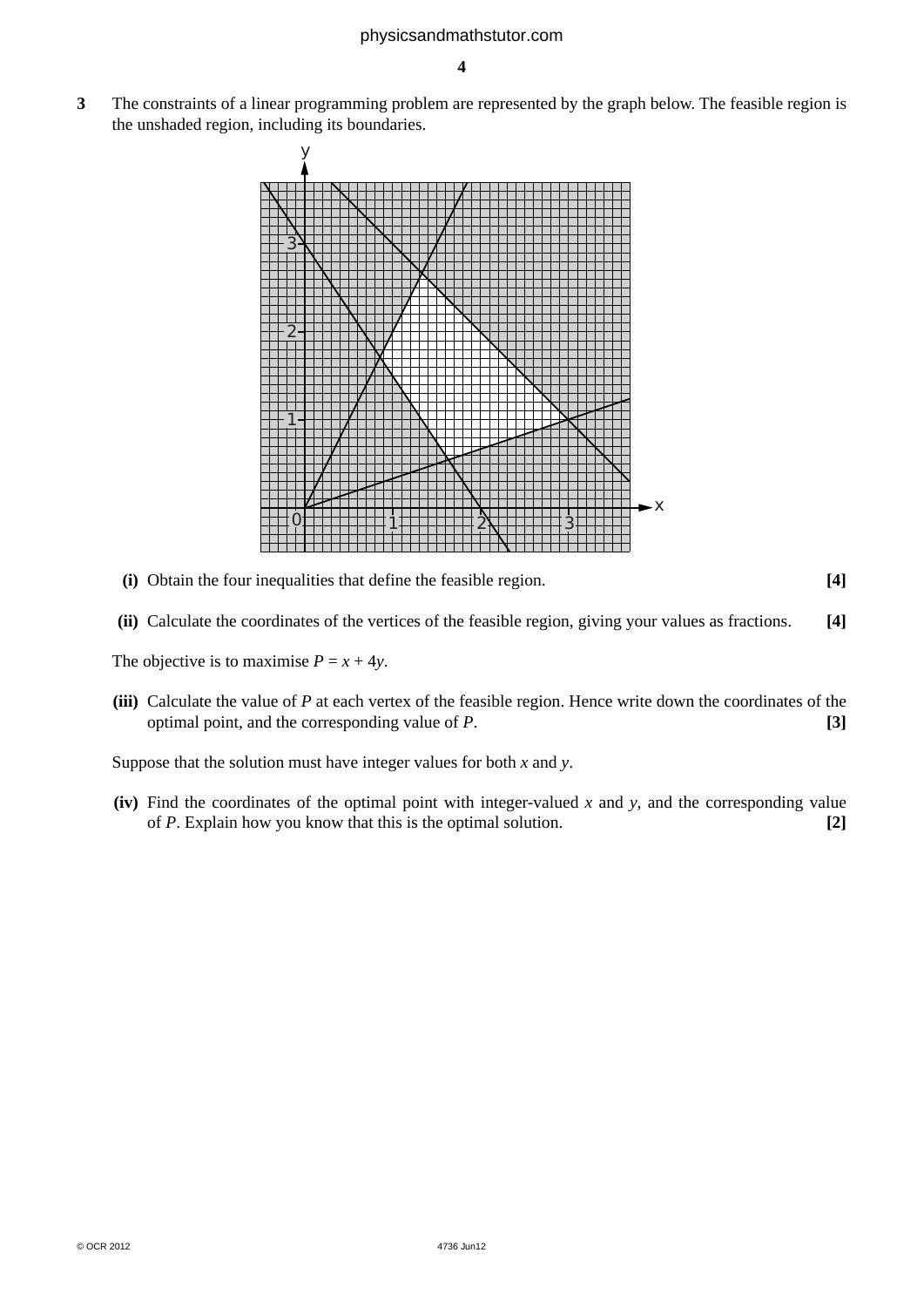**4** Consider the following linear programming problem.

Maximise  $P = -5x - 6y + 4z$ , subject to  $3x - 4y + z \le 12$ ,  $6x + 2z \le 20,$  $-10x - 5y + 5z \le 30$ ,  $x \ge 0$ ,  $y \ge 0$ ,  $z \ge 0$ .

- **(i)** Use slack variables *s*, *t* and *u* to rewrite the first three constraints as equations. What restrictions are there on the values of  $s$ ,  $t$  and  $u$ ?  $[2]$
- **(ii)** Represent the problem as an initial Simplex tableau. **[2]**
- **(iii)** Show why the pivot for the first iteration of the Simplex algorithm must be the coefficient of  $z$  in the third constraint. **[2]**
- **(iv)** Perform one iteration of the Simplex algorithm, showing how the elements of the pivot row were calculated and how this was used to calculate the other rows. **[3]**
- **(v)** Perform a second iteration of the Simplex algorithm and record the values of *x*, *y*, *z* and *P* at the end of this iteration. **[3]**
- **(vi)** Write down the values of *s*, *t* and *u* from your final tableau and explain what they mean in terms of the original constraints. **[2]**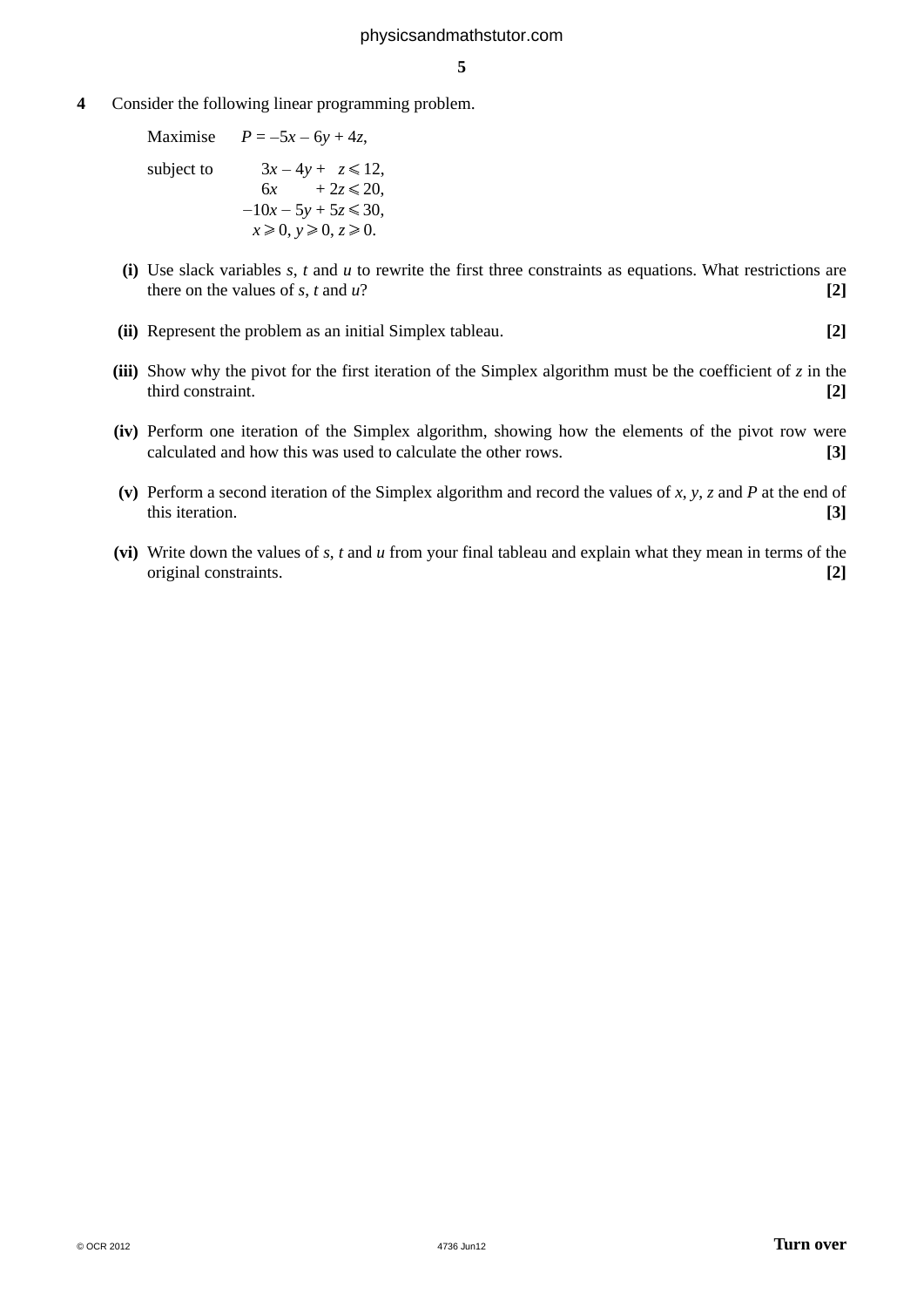**5** Jess and Henry are out shopping. The network represents the main routes between shops in a shopping arcade. The arcs represent pathways and escalators, the vertices represent some of the shops and the weights on the arcs represent distances in metres.



The total weight of all the arcs is 1200 metres.

The table below shows the shortest distances between vertices; some of these are indirect distances.

|                  | M   | $\boldsymbol{N}$ | $\boldsymbol{P}$ | R   | S   | T   | V   | W   |
|------------------|-----|------------------|------------------|-----|-----|-----|-----|-----|
| $\boldsymbol{M}$ |     | 70               | 110              | 190 | 60  | 190 | 140 | 90  |
| $\boldsymbol{N}$ | 70  |                  | 40               | 130 | 120 | 170 | 80  | 150 |
| $\boldsymbol{P}$ | 110 | 40               |                  | 100 | 80  | 140 | 120 | 110 |
| $\boldsymbol{R}$ | 190 | 130              | 100              |     | 130 | 40  | 50  | 160 |
| S                | 60  | 120              | 80               | 130 |     | 170 | 80  | 30  |
| $\boldsymbol{T}$ | 190 | 170              | 140              | 40  | 170 |     | 90  | 200 |
| V                | 140 | 80               | 120              | 50  | 80  | 90  |     | 110 |
| W                | 90  | 150              | 110              | 160 | 30  | 200 | 110 |     |

- **(i)** Use a standard algorithm to find the shortest distance that Jess must travel to cover every arc **in the original network**, starting and ending at *M*. **[3]**
- **(ii)** Find the shortest distance that Jess must travel if she just wants to cover every arc, but does not mind where she starts and where she finishes. Which two points are her start and finish? **[2]**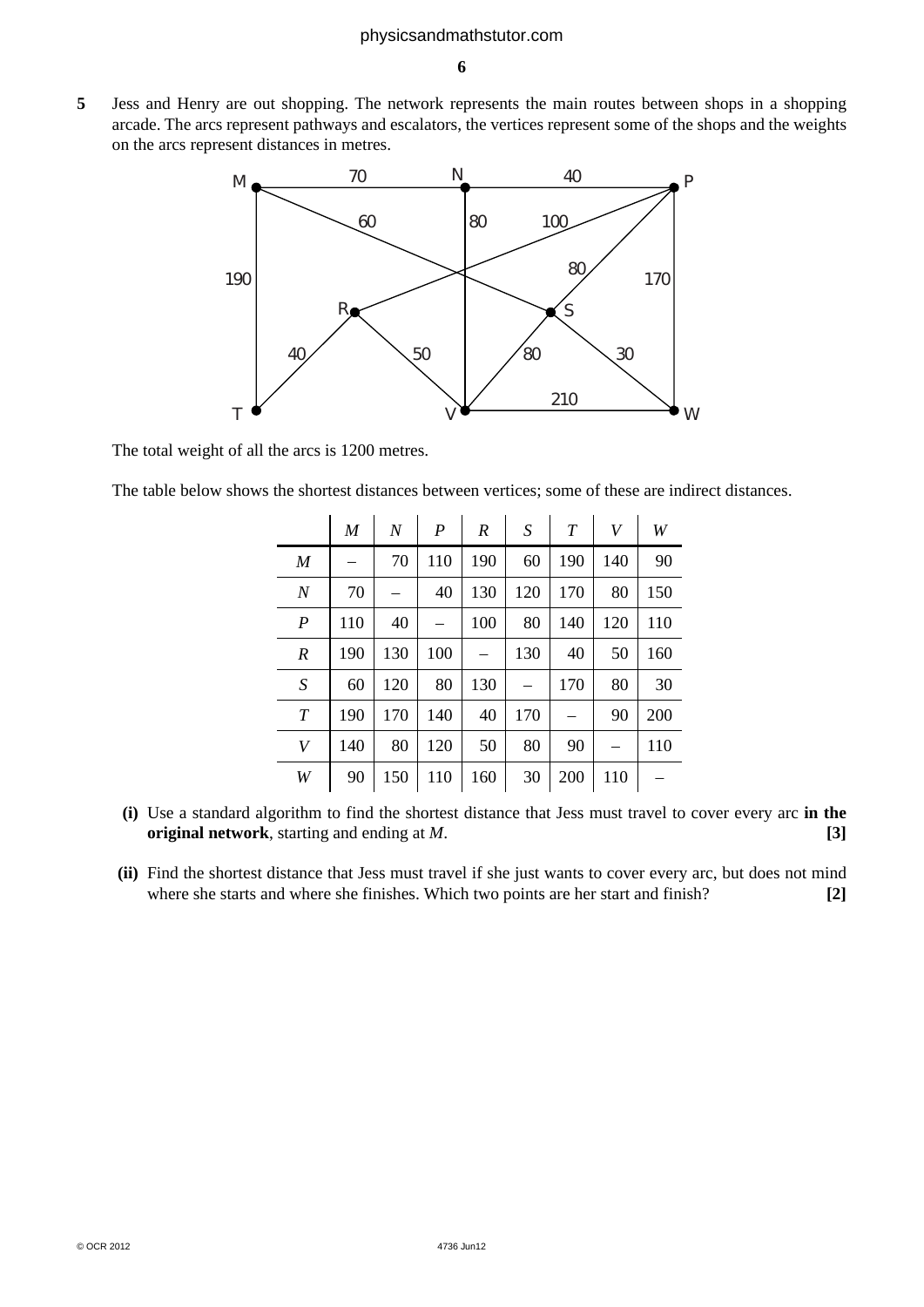Henry suggests that Jess only needs to visit each shop.

 **(iii)** Apply the nearest neighbour method **to the network**, starting at *M*, to write down a closed tour through all the vertices. Calculate the weight of this tour. What does this value tell you about the length of the shortest closed route that passes through every vertex? **[4]**

Henry thinks that Jess does not need to visit shop *W*. He uses the table of shortest distances to list all the possible connections between *M*, *N*, *P*, *R*, *S*, *T* and *V* by increasing order of weight. Henry's list is given in your answer book.

 **(iv)** Use Kruskal's algorithm on Henry's list to find a minimum spanning tree for *M*, *N*, *P*, *R*, *S*, *T* and *V*. Draw the tree and calculate its total weight. **[2]** 

Jess insists that they must include shop *W*.

 **(v)** Use the weight of the minimum spanning tree for *M*, *N*, *P*, *R*, *S*, *T* and *V*, and the table of shortest distances, to find a lower bound for the length of the shortest closed route that passes through all eight vertices. **[2]**

**[Question 6 is printed overleaf.]**